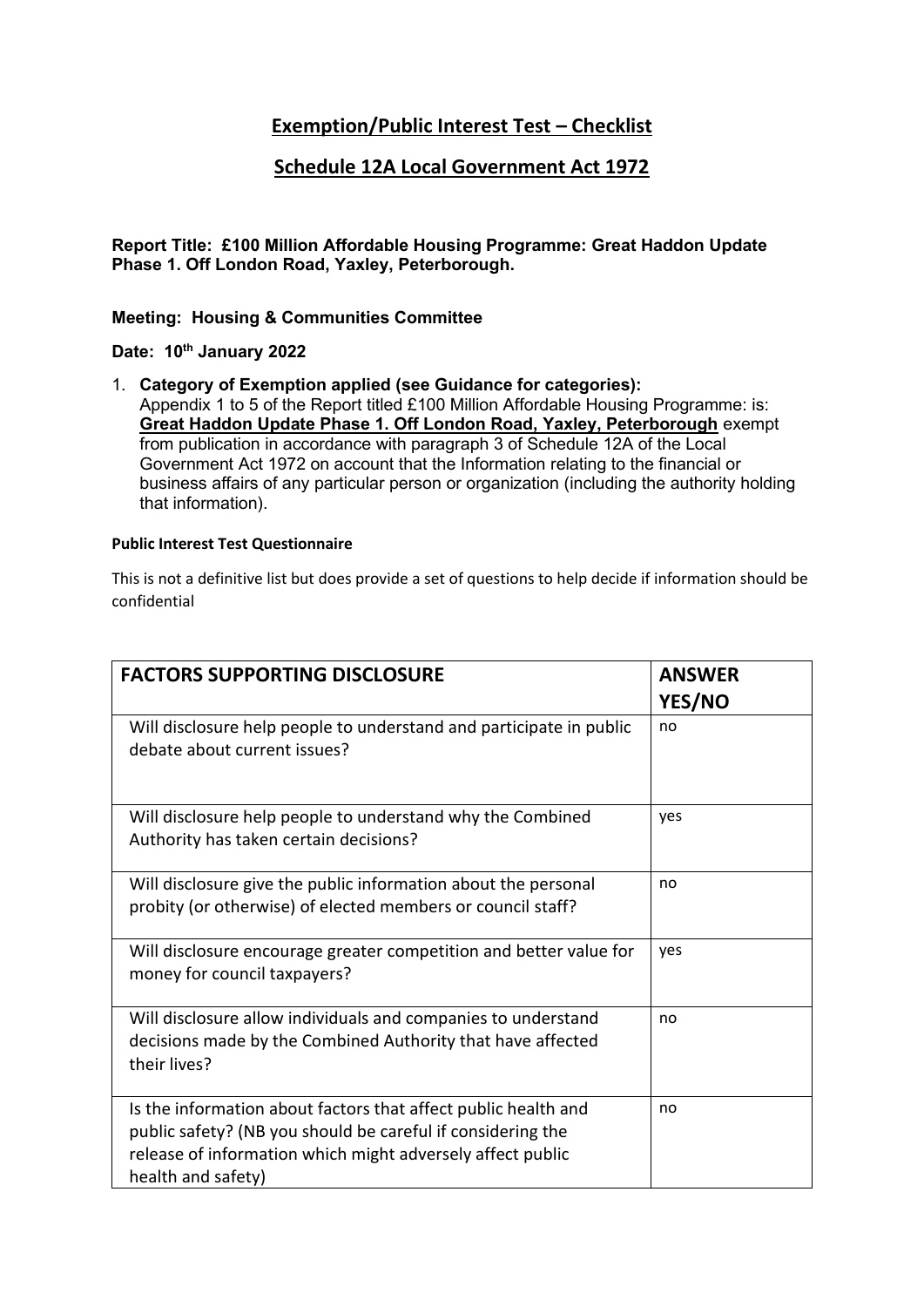| Will disclosure reveal incompetent, illegal or unethical decision-                                             |     | no                                    |
|----------------------------------------------------------------------------------------------------------------|-----|---------------------------------------|
| making or examples of malpractice?                                                                             |     |                                       |
|                                                                                                                |     |                                       |
| Will disclosure reveal that such maladministration has not in fact                                             |     | no                                    |
| occurred?                                                                                                      |     |                                       |
| <b>FACTORS SUPPORTING WITHHOLDING INFORMATION</b>                                                              |     | <b>ANSWER YES/NO</b>                  |
| Will disclosure damage the Combined Authority's interests                                                      | no  |                                       |
| without giving the public any useful information?                                                              |     |                                       |
|                                                                                                                |     |                                       |
| Will disclosure damage another organisation or person's                                                        | yes |                                       |
| interests, without giving the public any useful information?                                                   |     |                                       |
|                                                                                                                |     |                                       |
| Will disclosure give an unfair, prejudicial, or inaccurate view of a                                           | no  |                                       |
| situation?                                                                                                     |     |                                       |
|                                                                                                                |     |                                       |
| Will disclosure prevent the effective delivery of services                                                     | yes |                                       |
| without giving the public useful information?                                                                  |     |                                       |
|                                                                                                                |     |                                       |
| Will disclosure put the health and safety of any                                                               | no  |                                       |
| group or individuals at risk?                                                                                  |     |                                       |
|                                                                                                                |     |                                       |
| Is there a clear and coherent reason why the community in<br>general would benefit more from information being |     | Yes - extremely<br>business sensitive |
|                                                                                                                |     | information, as                       |
| withheld?                                                                                                      |     | dealings are still                    |
|                                                                                                                |     | ongoing                               |
|                                                                                                                |     |                                       |

## **Outcome of Public Interest Test**

The exempt documents have business sensitive and financial information of a site/scheme details, costs and other influential details such as site plans and details of the site, which if in the public domain could lead to competition from other parties, as the deal is not at a conclusion. The scheme has yet to go through an internal approval process at Cross Keys Homes, due to changes made on the site.

### Appendices

- 1. CPCA /Great Haddon Business Case (business sensitive)
- 2. Location Plan and Indicative Site Layout Plan. (business sensitive)
- 3. 2.1 Financial Appraisal. (commercially sensitive)
- 4. 2.2 Cashflow Forecast. (commercially sensitive)
- 5. Risk Analysis. (commercially sensitive)

Lead Officer Name/Job Title…Azma Ahmad-Pearce – Housing Programme Manager……

Date 26/11/21